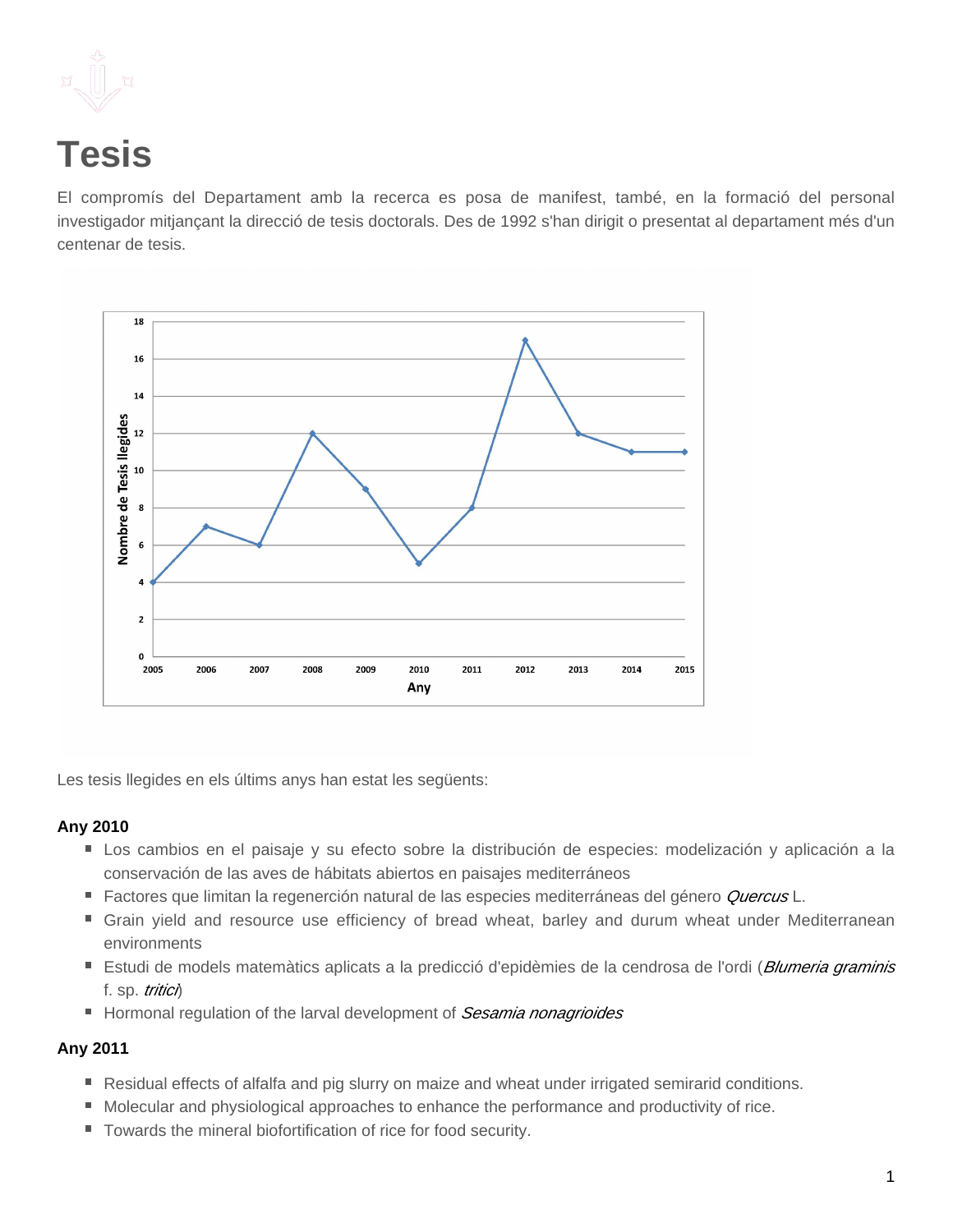- Patrones espacio-temporales de la colonización postincendio de las aves de hábitats abiertos en paisajes mediterráneos.
- Efecte del Panís transgènic Bt en artròpodes no diana.
- Mapeo por secuenciación de alto rendimiento y descubrimiento de SPNs en melocotonero.
- Biology studies and improvement of *Ceratitis capitata* (Wiedemann) mass trapping control technique.
- Estrategias para optimizar el uso del nitrógeno en cultivos extensivos de regadío del Valle del Ebro.

# **Any 2012**

- **Morpho-physiological bases of spike fertility under contrasting nitrogen availability in durum wheat.**
- Biotechnological interventions for crop improvement in the context of food security.
- Towards vitamin biofortification in staple cereal crops in a sociopolitical and food security context.
- Role of allyl esters in pest control.
- Utilidad de los recursos genéticos en mejora: potencial de las variedades tradicionales de trigo duro de la cuenca mediterránea para la mejora de la calidad y el valor agronómico en relación a su origen geográfico.
- Análisis de la población doble haploide de cebada, procedente del cruzamiento de Albacete x Plaisant, para el estudio de la translocación recíproca presente en Albacete.
- Relationships between primary and secondary growth in two Mediterranean *Quercus* species.
- **Barley Adaptation to Stress Prone Environments.**
- Cydia pomonella (L.) (LEPIDOPTERA: TORTRICIDAE). Aspectos de su taxonomía, comportamiento y monitoreo aplicados a programas de control en grandes áreas.
- Cytological, genetic and agronomic characterization of a barley reciprocal translocation.
- Genetic gains and changes in the pattern of adaptation of bread wheat varieties grown in Spain during the 20th century.
- Exploring de soil mycelium of two important edible ectomycorrhizal fungi, *Lactarius deliciosus* and Tuber melanosporum through the use of melecular techniques.
- Soil organic carbon dynamics and carbon sequestration in a semiarid Mediterranean agroecosystem: effects of conservation tillage and nitrogen fertilization.
- Estrategias reproductivas de dos especies de Frutos secos: almendro y nogal

# **Any 2013**

- Estabilidad mutante sugary1 en maíz dulce
- Maize seeds as a production and delivery platform for HIV microbicides
- Useful eco-physiological traits for wheat breeding programs
- **Differences in the genetic control of pre-heading phases in barley and wheat, and relationships with** agronomic traïts
- Analysis of the efficiency in the Spanish National Barley Breeding Program. Past results and prospects for future improvements using molecular markers
- **Stover management, organic and mineral nitrogen fertilization effects on maize production and soil quality** under irrigated Mediterranean conditions
- **Towards the engineering of the monoterpene secoiridoid pathway in transgenic tobacco plants**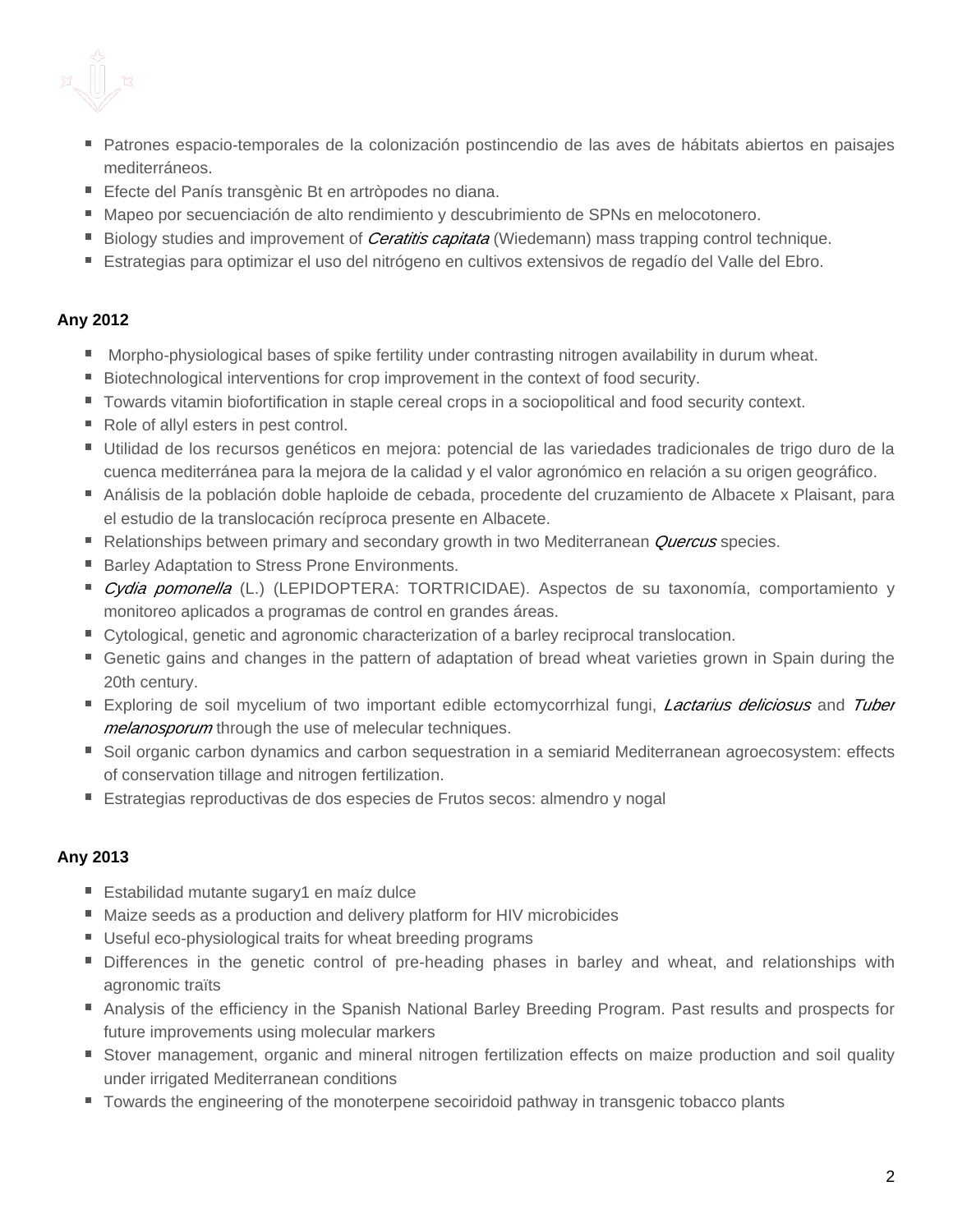

- Use of plant and soil water status sensors to manage deficit irrigation in woody trees under Mediterranean conditions
- Understanding and modulating vitamin C biosynthesis in corn and generating insect resistant corn plants expressing simultaneously multiple insecticidal genes
- **F** Forest dynamics at the montane-subalpine ecotone in the Eastern Pyrenees
- Evaluation of Autumn Frost Resistance in *Juglans regia* L.
- Emisiones de gases de efecto invernadero y protección del carbono orgánico del suelo en secanos Mediterráneos: efectos del laboreo y de la estrategia de fertilización

### **Any 2014**

- Mechanistic investigations of carotenoid and ketocarotenoid biosynthesis in rice.
- Movement of predators in arable crop systems.
- Control biológico en cultivos hortícolas: Efecto de los alimentos suplementarios en depredadores y parasitoides.
- **Enhancing biological control in apple orchards.**
- Las atmósferas modificadas integradas con otras tecnologías como alternativas sostenibles para el control de plagas en productos alimentarios almacenados.
- Safety assessment and efficacy investigations of genetically engineered corn accumulating high levels of carotenoids.
- Molecular identification and feeding ecology of arthropod generalist predators present in Mediterranean lettuce crops.
- Contribución al conocimiento de la expresión fenotípica de variantes alélicas para los genes mayores Ppd-A1 y Ppd-B1 en trigo duro.
- Response of yield and physiological attributes to nitrogen availability and heat in maize.
- Rice endosperm as a production platform for third-generation HIV microbicides.
- The generation of biofortified and wee-resistant cereal plants through genetic engineering.

### **Any 2015**

- Caracterización de Phytophthora infestans y mejora genética para la resistencia en patata.
- Ecology, metereology and simulation of large wildland fires.
- Process of colonization of the host plant by Sesamia nonagrioides gravid females.
- **Tree-species diversification in Sub-Mediterranean pine forests: drivers, consequences and management** opcions .
- Desarrollo y transferibilidad de los microsatélites en Prunus y su aplicación en estudios de variabilidad.
- Efectos de los sistemas de labranza de los cereales sobre los organismos perjudiciales y beneficos del suelo en el sudeste bonaerense (Argentina).
- **Bread and durum wheat performance under a wide range of environmental conditions.**
- Mineral nitrogen fertilization and stover management effects on maize production under Irrigated Mediterranean conditions. Simulation of yields.
- Grain yield determinants in a traditional and a modern wheat cultivar under a wide range of conditions in a Mediterranean region. Source-sink relationships, components, resource capture and use efficiencies.